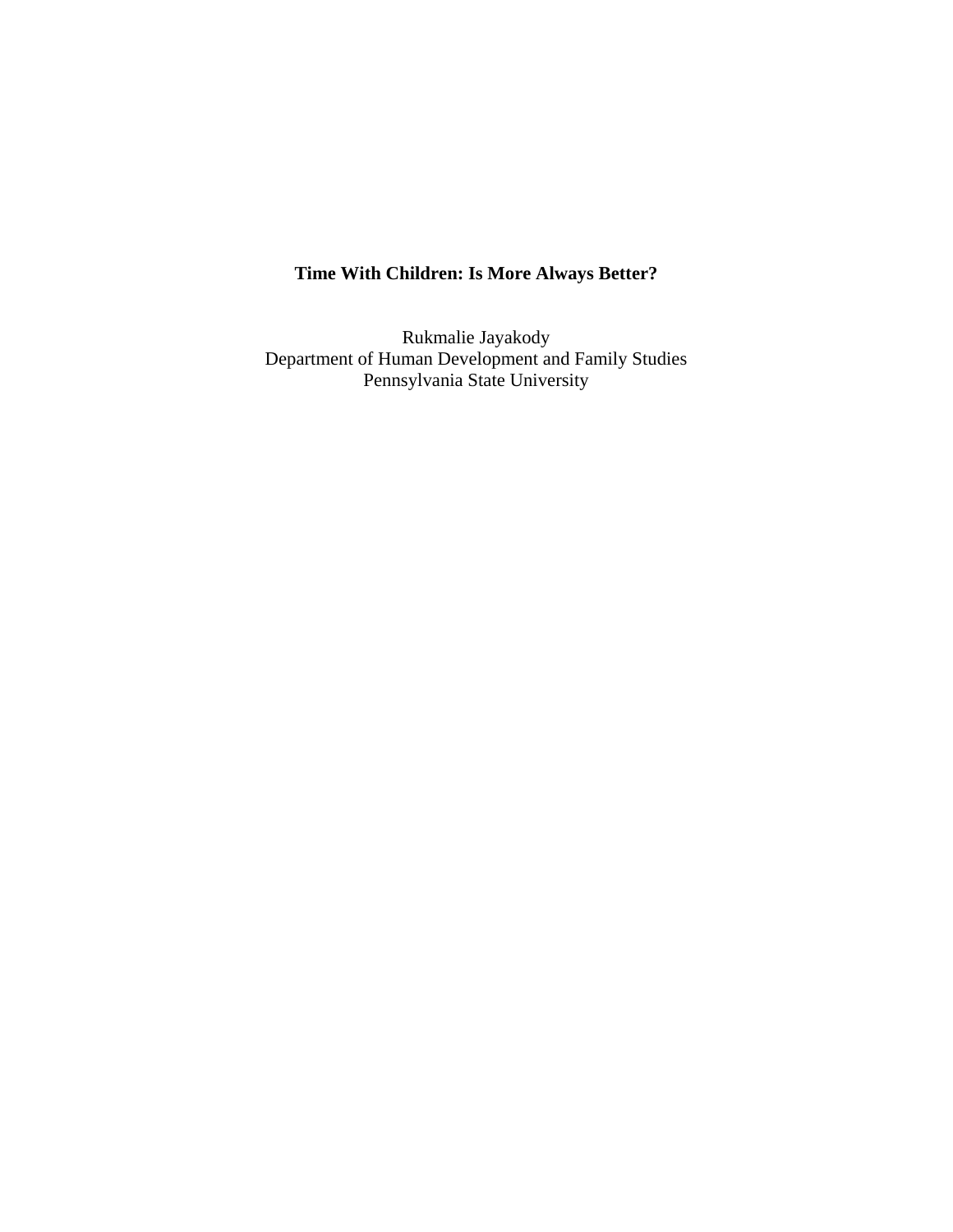#### **INTRODUCTION**

 Family environments are expected to differentially impact children and their well-being. Nearly three decades of research has consistently shown that children growing up in singleparent families do less well, on average, than children in two-parent homes. While about half of these differences in outcomes have been attributed to economic resource differentials between one- and two-parent families, that leaves half the variance unexplained by income alone (McLanahan & Sandefur, 1994). Many hypothesize that the remaining effects are explained by differences in parenting, particularly the amount of monitoring and supervision children receive (McLanahan & Sandefur, 1994). Because only one adult is available for monitoring and supervision in single-parent homes, one-parent homes are thought to have lower levels of this, and therefore children growing up in single-parent homes have poor outcomes. Hogan & Kitagawa (1985), for example, argue that it is the lack of monitoring and supervision that explains why adolescents girls growing up in single-parent homes are more likely to experience a teen birth than girls growing up with two-parents. From the field of developmental psychology comes the idea that cohesive relationships with parents—developed in part by spending time in shared, mutually enjoyable activities—serve as a protective factor throughout the course of adolescent development (e.g., Werner, 1992; Garmezy, 1982).

 In this manner, we have often used family structure as a proxy for family processes (Bronfenbrenner & Crouter, 1983; Bryant & Zick, 1996). Information on children's time use, however, which details the activities that children are engaged in, as well as who they are engaged with, permits us to directly test hypotheses regarding family structure, supervision, companionship, and children's outcomes. In particular, we focus on how much time children spend directly involved with parent(s) or other adult caregivers, such as a grandparent in a single mother family. Theoretical perspectives from sociology, economics, and developmental psychology suggests that time spent with parents is an important factor underlying child wellbeing and has hypothesized a positive relationship between time and outcomes.

 We also examine the relationship between the time children spent with caregivers and their family structure. In particular, we are interested in whether children in single mother families receive less time with caregivers than those in two-parent families, as previously hypothesized. We are also interested in whether the presence of a grandmother in a single mother family provides children with additional caregiving time, making up for any potential losses between single parent and two parent homes.

#### **THEORETICAL PERSPECTIVES OF CHILDREN'S ACTIVITIES**

 Economists, sociologists, and psychologists all acknowledge the importance of examining the activities that children are involved in and who they are involved with. Although time use is important for all three disciplines, the theoretical rationale for their importance differs. Using notions of human capital, economists argue that parental investments in children are key to determining their future success. Accumulating skills in childhood is of paramount importance, and therefore understanding what impedes and what enhances the development of competencies that translate into later life success is an important focus. Human capital investment includes all the processes that augment children's cognitive, physical, and behavioral skills (Becker, 1991). Parent-child shared time is critical for building human capital, and the purpose of time that parents and children spend together is the enhancement of human capital.

 Broadening the notion of human capital, sociologists view social capital as integral to successful development. Social capital, like human capital, increases children's future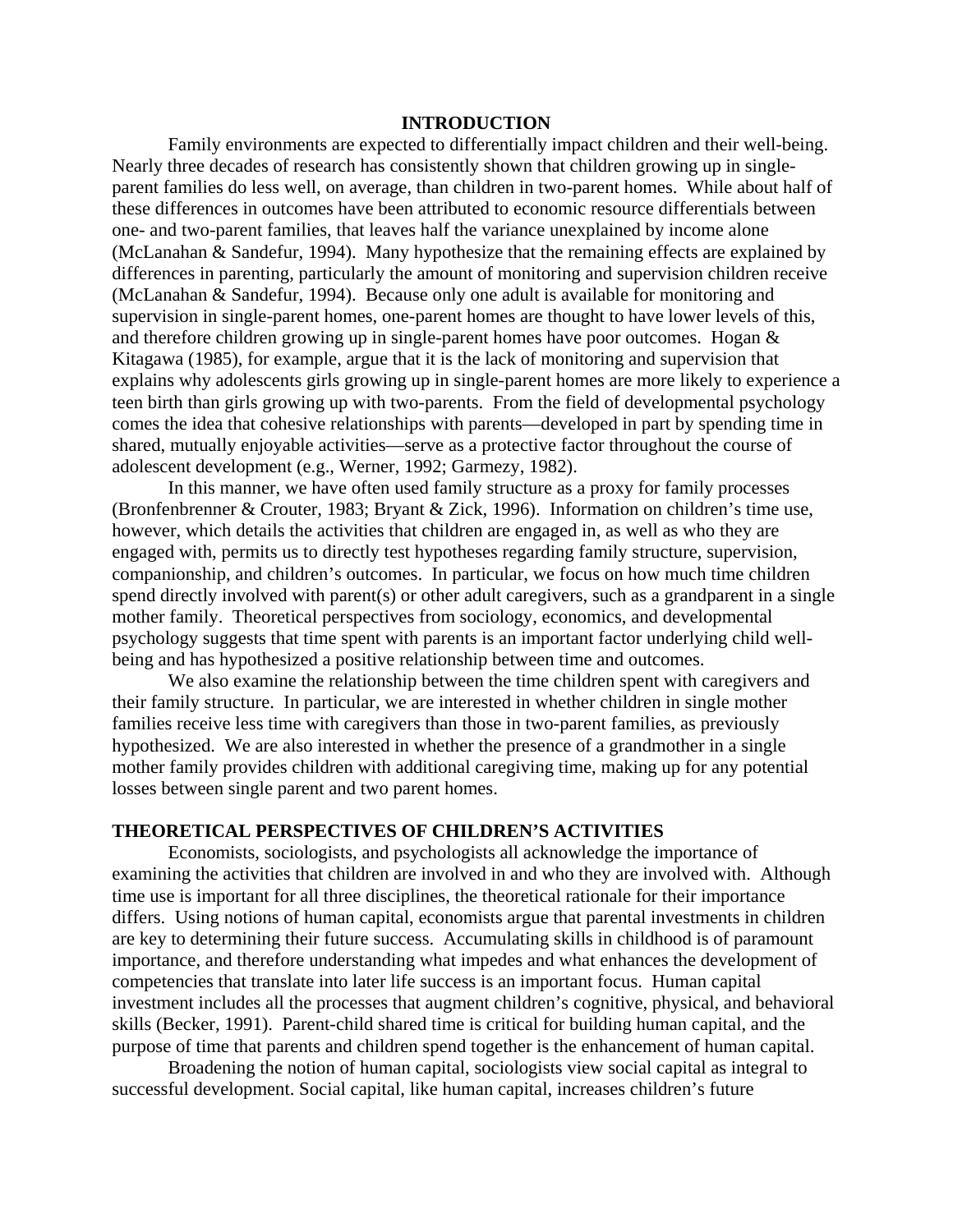productivity. Key to social capital investments, however, are children's inter-personal relationships. Social interactions with others, particularly adults and especially parents, can provide further social capital to facilitate good child outcomes. Coleman (1998, 1992) in examining the effects of single-parenthood and maternal employment, argued that both conditions undermine the social capital that children have available to them. These conditions result in parents spending less time with their children. Single-parent families are thought to curtail the investments that mothers and fathers are willing or able to invest in monitoring and supervising children (McLanahan & Sandefur, 1994). Children's access to adults in the family, and attention given to children by adults, is seen as crucial in the acquisition of social capital (Coleman, 1998).

 Developmental psychologists have devoted substantial efforts to understanding how children and adolescents experiences with family members and friends are linked to their wellbeing. Most of this work has examined the qualities of social relationships (e.g., amount of conflict; feelings of intimacy). Analyses of children's patterns of companionship are rare (see Montemayor for a notable exception) despite the fact that by a variety of accounts, children's patterns of everyday activities are seen as developmentally significant. A number of writers have suggested, for example, that the diversity and complexity of activity patterns, their motivational elements, and their cognitive and social demands constitute important developmental opportunities (Bronfenbrenner, 1979; Larson & Verne, 1999; Rogoff, 1990).

## **FAMILY STRUCTURE AND TIME**

 The family environment plays a critical role in child development and living arrangements are central contexts that shape development (Bronfenbrenner, 1979) and children's living arrangements represent an important contextual factor. A dramatic increase in the number of households headed by women has generated a significant body of research on the relationship between family structure and child outcomes, generally finding that children living in two-parent families fare better on a number of outcomes compared with children in single-parent homes (McLanahan & Sandefur, 1994). These findings remain even after economic resources are controlled. Many have hypothesized that differences in parenting and supervision account for the remaining gap. Since parents are an important resource for children, two are better than one. Children in two parent families have greater access to parents' time, and that, in part, may explain some of the differences found by family structure. This hypothesis suggests that children in two parent homes fare better because they have two adults available to them. However, it is possible that the presence of a grandmother in a single-parent home can provide access to this second adult, and thereby compensate for the single mother family structure.

 Clearly, time spent with children is merely one component of the parenting process. Rather than merely the amount, the quality of time is likely to be central. We view the examination of the amount of time as a first step. Existing research focuses on a more is better model, and in order to understand the impact of time on children's well-being we re-examine this hypothesis and assess its relationship with family structure.

### **DATA**

 We use data from the Panel Study of Income Dynamics (PSID) Child Development Supplement (CDS). The PSID has collected annual information on a variety of topics since 1968, including income sources for the prior year, household composition, and family transitions. Individuals are re-interviewed biannually regardless of whether they are living in the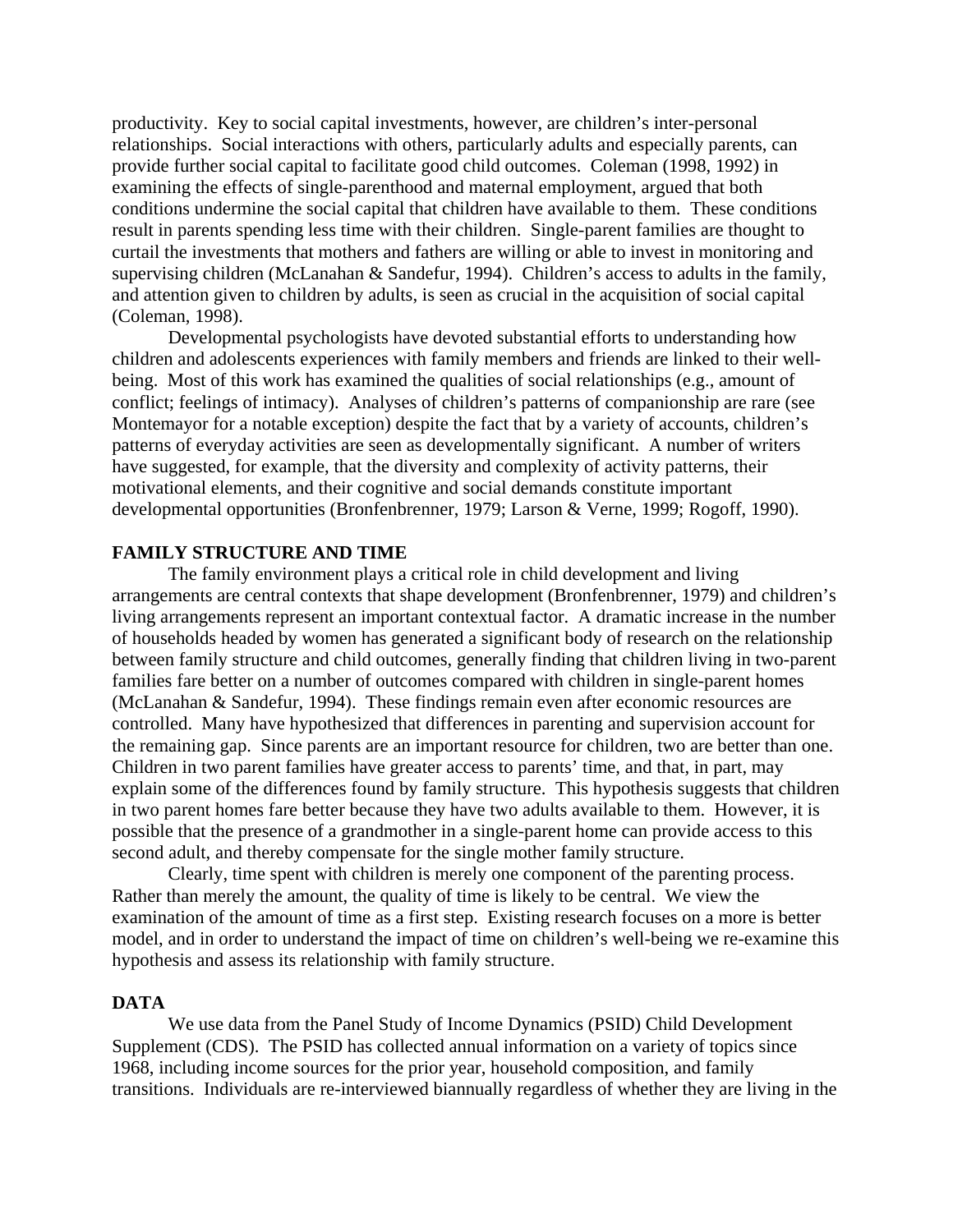same home or with the same people. Additional families are added to the sample when children leave home or a marriage breaks apart. This produces an unbiased sample of families each year and a representative sample of children that are born to these families. The 1997 wave of the PSID supplemented its core data collection with information on parents and their 0 to 12 year old children. The objective of the CDS was to gather nationally representative information on children and families to examine how economic and social differences effect children's development (Hofferth et al., 1998). The CDS contains reliable age-graded assessments of cognitive, behavioral, and health status of 3,563 children obtained from the mother and second caregiver (i.e., the father in two-parent homes and a grandparent in many single-parent homes), a teacher or child care provider, and the child.

 As part of the CDS, a time diary was collected on how the child spends his or her time in a randomly selected weekday and weekend day. All time diary information was collected during the school year and was interviewer-administered. Primary caregiver and their children were asked to relate the time that an activity began and ended, what was taking place, where the child was at the time, and who was doing the activity with the child. This information allows us to determine how much time the parent and other caregivers spend directly interacting with the child, measured as minutes per day. When examining the amount of time children spend with mothers and other caregivers, we focus on weekday days only.

 In order to examine whether the time spent with children is related to various measures of well-being, we begin with the Woodcock-Johnson Psycho-Educational Battery (WJ-R), which measures several dimensions of intellectual ability.

 Our analysis was restricted to African American and White children. The small sample sizes for other racial and ethnic groups precluded their inclusion as separate groups. Theoretically, there is no rationale for lumping all other groups into one category, and we therefore chose to exclude them. Our analyses were also limited to children living with both biological parents, those living with a single mother only, and those living with a single mother and grandmother. Our final sample included 1,974 children, of whom 78 percent were living in two-parent families, 19 percent were in single parent families and 3 percent were living with single mothers and their grandmothers. The living arrangements in single-parent homes vary by age. Young children are more likely to live with a grandmother than are older children (See Table 1). When examining the influence of living with a grandmother, this is more relevant for younger children (ages 0 to 6) than for older children (ages 7 to 12).

 Table 2 examines the amount of time children spend directly interacting with their mother by family structure. Children in two parent families spend the most time with their mother, followed by those in single parent only homes. Children living with their single mother and grandmother (because of the small sample size for older aged children, we focus here on children 6 and under) have the least time spent with their mother. Table 3 expands the time spent with children to include other caregivers (in two parent homes, this includes the mother and father, in single mother only homes it is limited to the single mother, and in single mother and grandmother homes it includes the single mother and the grandmother). Children in twoparent families still fare best in terms of direct time spent with a caregiver. For young children in single parent families, those living with a single mother and grandmother have more direct time with a caregiver than do children living only with their single mothers. These bivariate results indicate that the presence of a second adult can make up for some, although not all, of the loss in living with a single mother.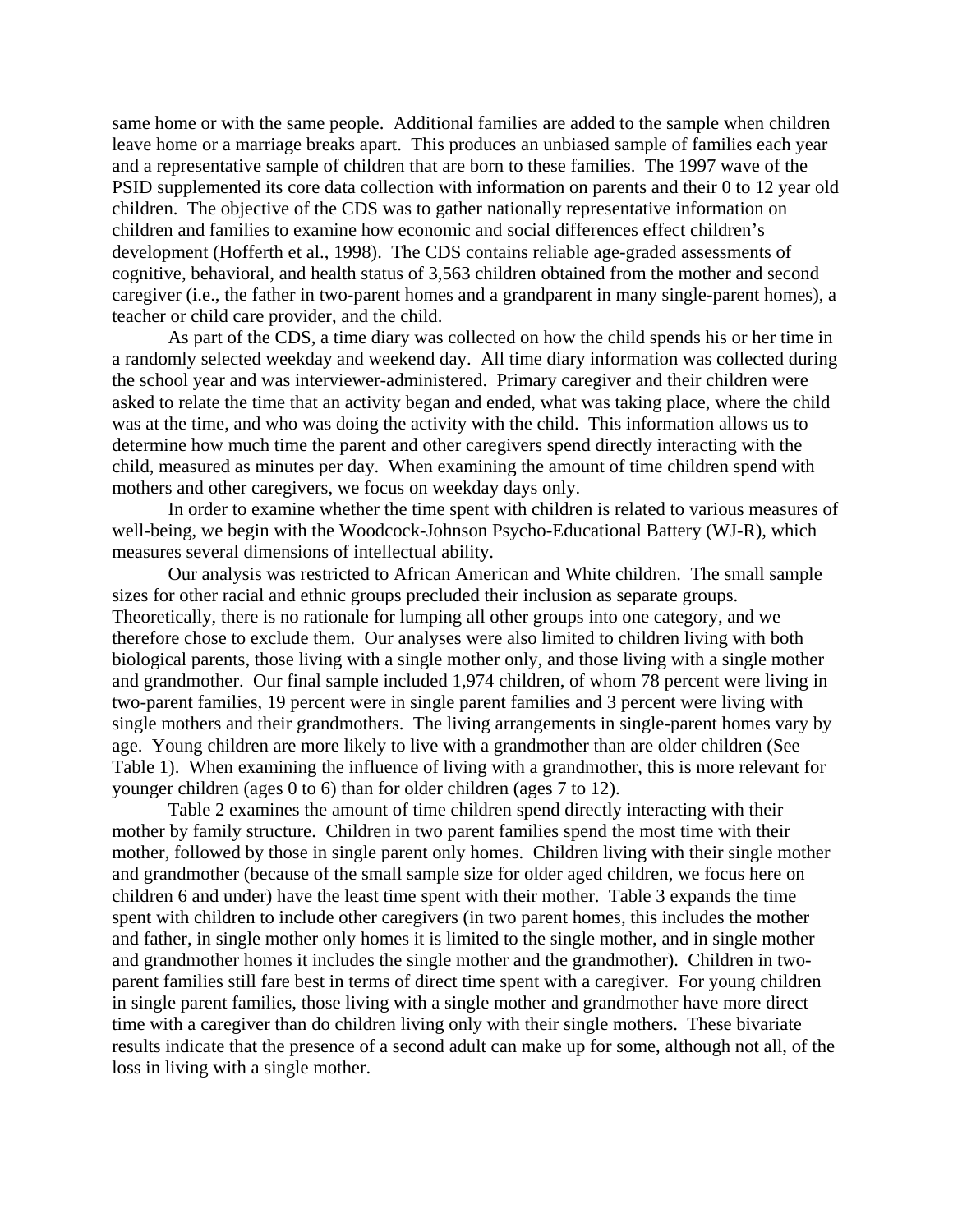#### **RESULTS**

 We begin by examining the relationship between family structure and the mean amount of time (time in minutes/day) spent with the caregivers by family structure (the same measure examined in Table 3). These results are presented in Table 4. Focusing first on children ages 3 to 5, we see that, controlling for other factors, children living in single parent homes spend less time with a caregiver than do children in two parent families. Children in single mother families spend about 76 minutes less with a caregiver, and those in single mother and grandmother families receive about 130 minutes less time with a caregiver. Rather than the presence of a grandmother making up for the time loss in single mother homes, it appears that these children actually receive less time than those living with only their single mother. Child's age, the number of children, and a working mother are all associated with significant reductions in time with caregivers. Children who are living in households with incomes below the official poverty line experience more time with caregivers than do children in more economically stable households.

 We further investigate the relationship between family structure and time by focusing on children living in single parent homes (Table 5). This model includes only children in single parent families and compares the experiences of those living with a single mother only to those that live with their single mother and grandmother. Confirming the results seen earlier, children who live with their grandmother spend less time with caregivers than children who live only with their single mother. Rather than the grandmother's presence adding a second adult that can make up for the lost time with a father, children in these families actually fare worse in terms of time with caregivers. It is likely that this finding is explained by selection factors associated with single-mother grandmother coresidence situations. These families may be particularly disadvantaged, and coresidence is serving as a proxy for these circumstances.

 Overwhelmingly, resources such as time and money are viewed as beneficial for children, and the relationship is often presented as linear. Therefore, the hypothesis has been, especially in economics and sociology, that more is always better. However, developmental theory argues that the amount of time parents spend directly interacting with their children should be developmentally appropriate—a 5 year old should receive less supervision and direct time than a 12 year old. As children age, more time with parents may take away from enriching opportunities that can contribute to their well-being. Participation in extra-curricula activities, civic engagement, and positive peer interactions may be limited by extensive caretaker contact. Therefore, more time may not always be better for children.

 We will examine the impact of direct time with caregivers on a variety of outcomes so examine the extent to which more is always better. As a start, we focus on a cognitive measure by examining children's letter word scores (See Table 6). As found in most previous research, single parent family structure is associated with lower scores. When we examine the relationship between time spent directly with caregivers and children's scores, we find a significant positive relationship for young children (ages 3 to 5) and a significant negative relationship for older children (ages 6 to 12). Separate analyses conducted on each family structure (analyses not shown) finds a similar relationship.

#### **DISCUSSION AND CONCLUSION**

 Our initial examination reveals two important findings. First, the presence of a second adult in a single parent home, in this case the child's grandmother, does not compensate for the loss of a father in terms of the amount of time that children spend with a caregiver. Children in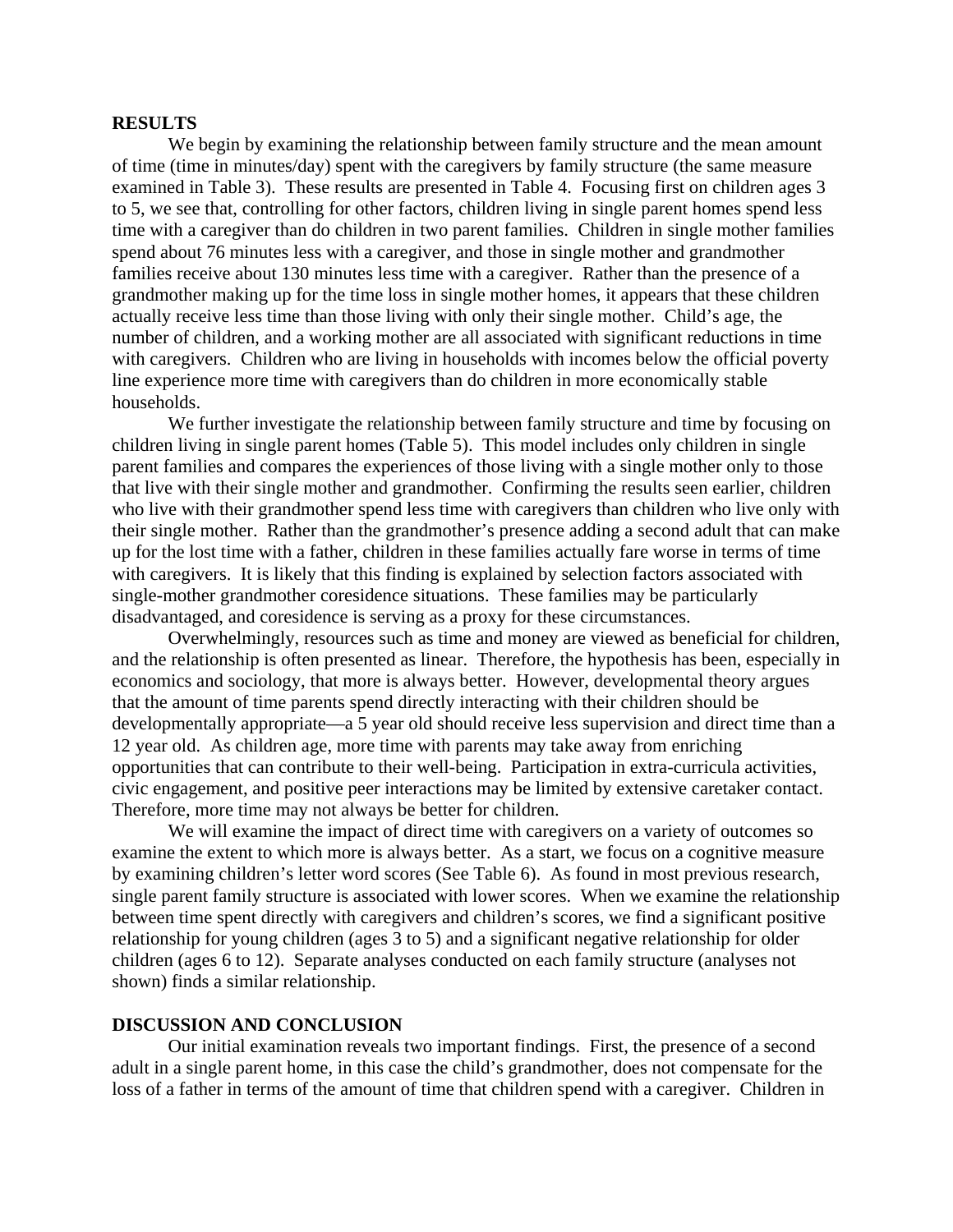single mother and grandmother families spend less time with a caregiver than those who live with only their mother. Further investigation into the characteristics of single mother and grandmother, as compared with single mother only families, is needed to better understand the selection into this family structure and how it may influence family dynamics, including time spend with children. Our results indicate that more time is not always a good thing. Although younger children benefit, as reflected in their letter-word scores, from more time with a caregiver, for older children more time doesn't translate as easily to better outcomes. The addition of adult outcomes measures tapping different domains, our next step, will assist in further elaborating this relationship.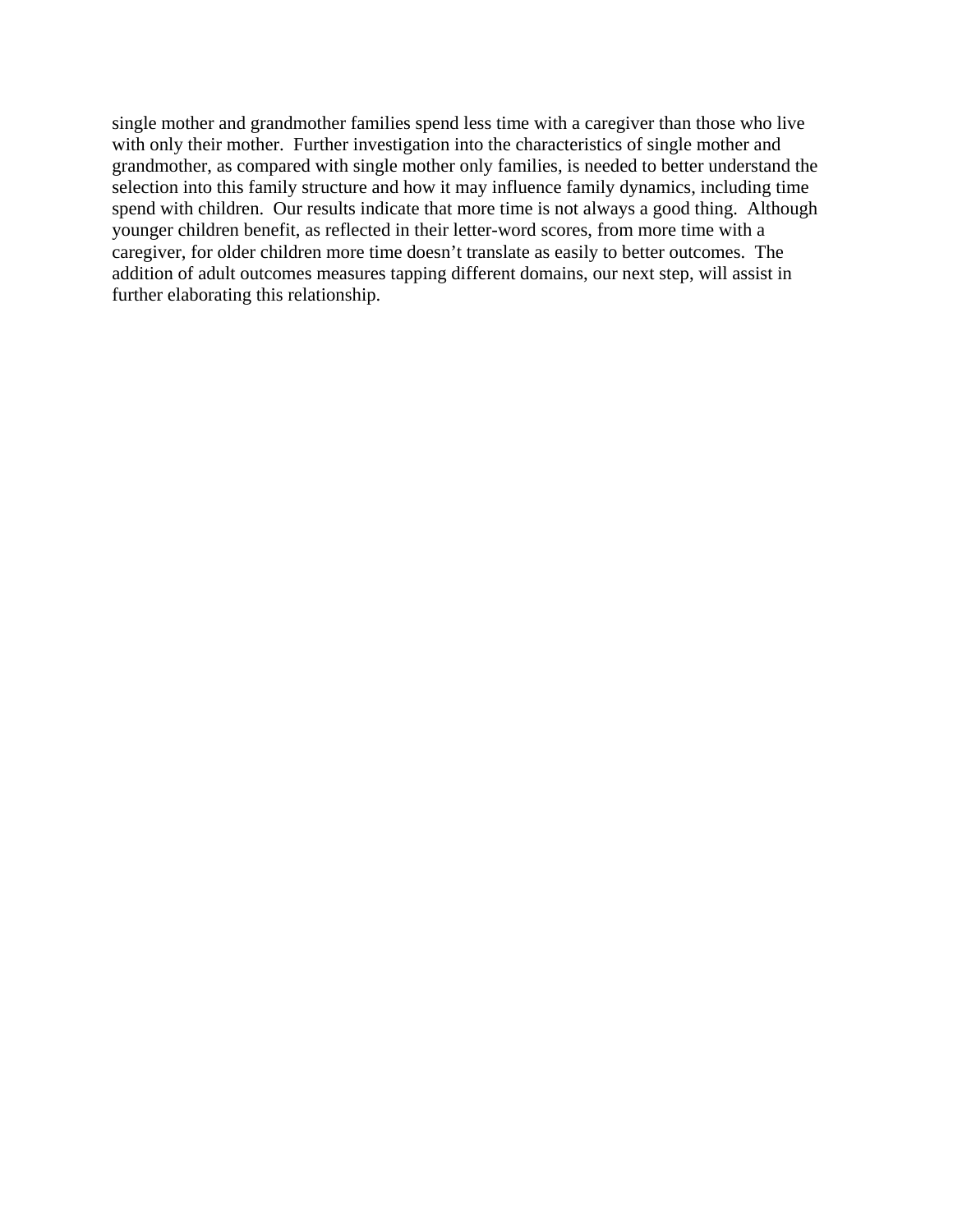| Thomas I, Tanni suidean |         |         |          |         |                        |         |
|-------------------------|---------|---------|----------|---------|------------------------|---------|
|                         | $3 - 5$ |         | $6 - 12$ |         | All (including $0-2$ ) |         |
|                         | N       | Percent | N        | Percent | N                      | Percent |
| Both biological parents | 342     | 73.23   | 788      | 76.09   | 1,527                  | 77.90   |
| Single mom family       | 155     | 21.13   | 359      | 22.35   | 621                    | 18.94   |
| Grandparent             | 43      | 5.64    | 31       | 1.56    | 145                    | 3.16    |
|                         | 540     | 100     | 1178     | 100     | 2293                   |         |

## **TABLE 1. Family Structure**

## **TABLE 2. Family Structure and the Average Time Spent with Mother (Time in minutes/day)**

|                           | Mean time spent      | $3 - 5$ | $6 - 12$ |
|---------------------------|----------------------|---------|----------|
|                           | with mother $(3-12)$ |         |          |
| Two-parent biological     |                      |         |          |
| family                    | 153.3833             | 216.3   | 127.5833 |
| Single-parent family      | 146.2667             | 236.45  | 109.95   |
| Single-parent/Grandparent |                      |         |          |
| family                    | 91.4                 | 123.85  | 41.43333 |

## **TABLE 3. Family Structure and the Average Time Spent with Caregivers (Time in minutes/day)**

|                                                    | Mean time | $3-5$    | $6 - 12$ |
|----------------------------------------------------|-----------|----------|----------|
|                                                    | $(3-12)$  |          |          |
| Time spent directly with mother and father in a 2- |           |          |          |
| parent biological family                           | 237.08    | 317.2333 | 204.3    |
| Time spent directly with mother in a single-parent |           |          |          |
| family                                             | 146.2667  | 236.45   | 109.95   |
| Time spent directly with mother and grandparent in |           |          |          |
| a single-parent/Grandparent family                 | 188.4167  | 209.0167 | 122.9    |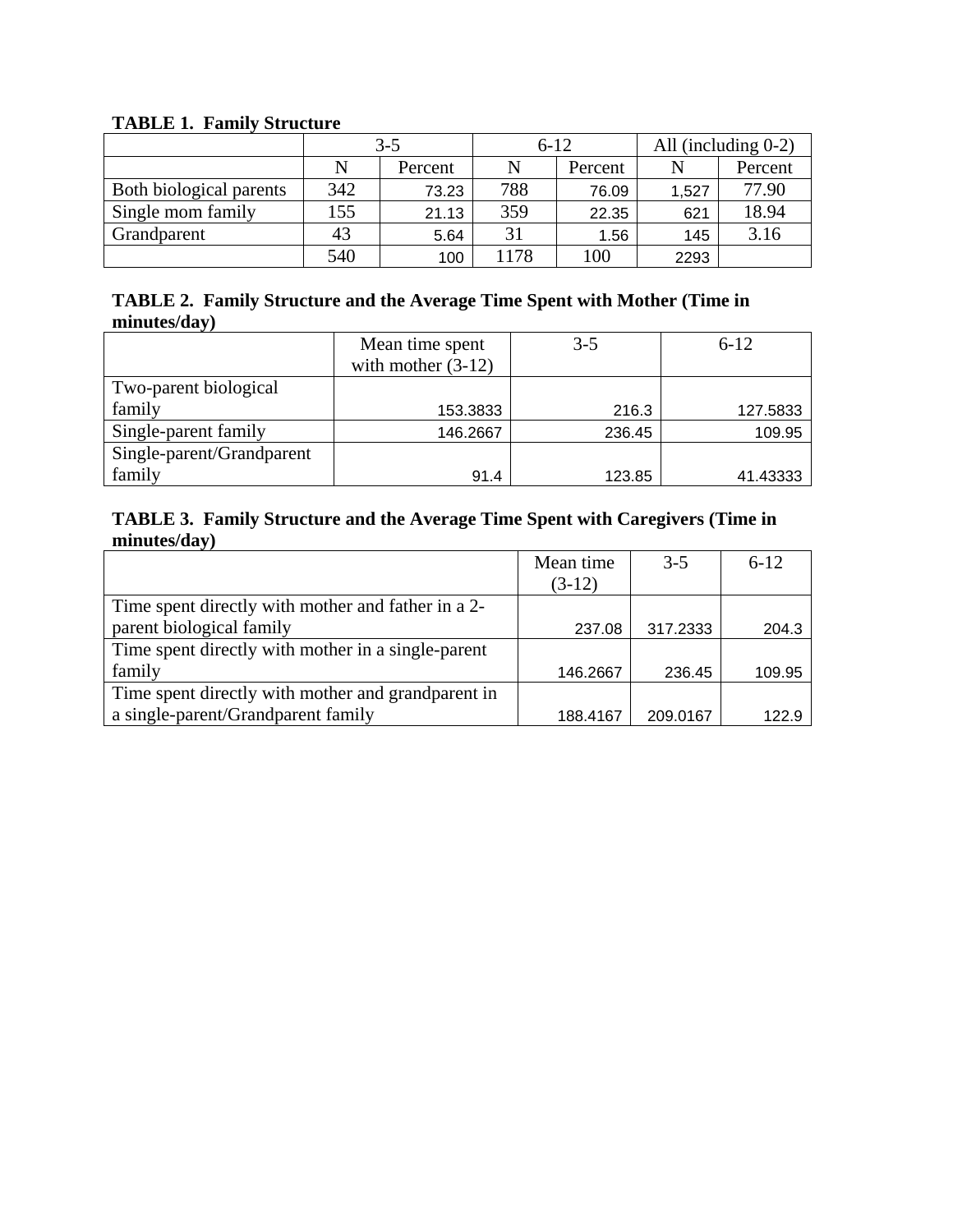|                                                                         | Ages 3 to 5           |               | Ages 6 to 12         |              |
|-------------------------------------------------------------------------|-----------------------|---------------|----------------------|--------------|
|                                                                         | $\mathbf b$           | s.e.          | $\mathbf b$          | s.e.         |
| Family structure<br>Single mother only<br>Single mother and grandmother | $-76.49$<br>$-129.89$ | 8.13<br>12.28 | $-77.80$<br>$-28.50$ | 3.57<br>9.85 |
| <b>African American</b>                                                 | $-19.49$              | 8.05          | $-28.53$             | 3.68         |
| Child's sex (male)                                                      | 3.16                  | 5.17          | $-17.32$             | 2.45         |
| Child's age                                                             | $-55.05$              | 3.35          | $-6.23$              | 0.62         |
| Number of children in family                                            | $-47.03$              | 2.55          | $-20.50$             | 1.30         |
| Mothers work status                                                     | $-22.13$              | 5.50          | $-39.51$             | 2.77         |
| Poverty                                                                 | 48.02                 | 8.73          | 24.93                | 4.36         |

## **Table 4: Correlates of Time with Caregivers**

# **Table 5: Correlates of Time with Caregivers in Single Mother Families**

|                                | Ages 3 to 5 |       |  |
|--------------------------------|-------------|-------|--|
|                                | $\mathbf b$ | s.e.  |  |
| Single mother with grandmother | $-58.78$    | 12.20 |  |
| African American               | 33.11       | 10.68 |  |
| Child's sex (male)             | $-2.87$     | 9.72  |  |
| Child's age                    | $-55.55$    | 6.24  |  |
| Number of children in family   | $-61.75$    | 5.00  |  |
| Mothers work status            | $-43.67$    | 11.03 |  |
| Poverty                        | 89.46       | 10.76 |  |
| Welfare                        | $-26.26$    | 11.61 |  |
|                                |             |       |  |